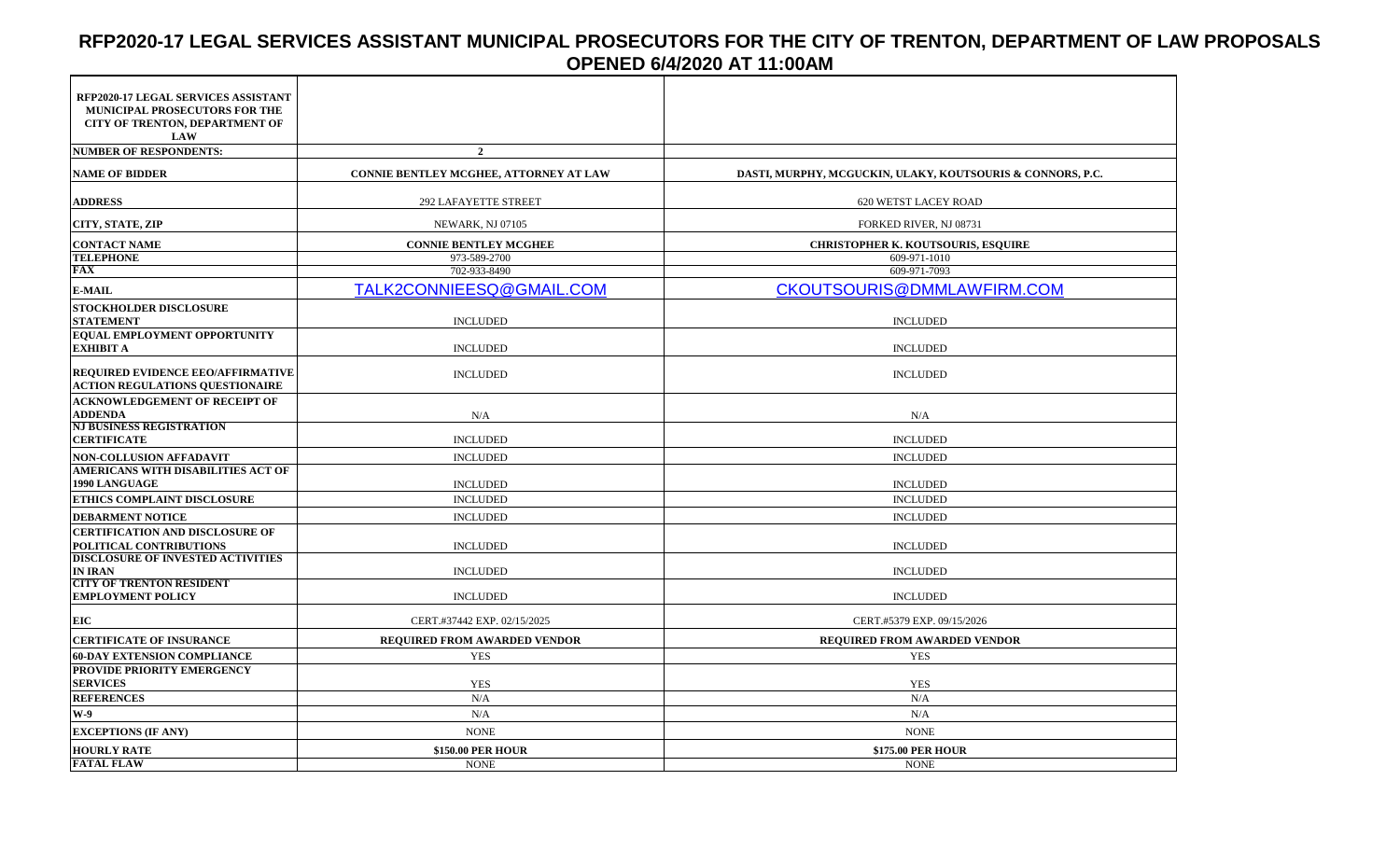

## **BID PROPOSAL FORM RESPONDENT MUST COMPLETE**

We the undersigned propose to furnish and deliver the above services pursuant to the scope of services and requirements and made part hereof:

| \$1501<br><b>HOURLY RATE</b>                                                                                         |  |  |  |
|----------------------------------------------------------------------------------------------------------------------|--|--|--|
| USIVO<br>expenses                                                                                                    |  |  |  |
| (ORIGINAL SIGNATURE BY AUTHORIZED REPRESENTATIVE)                                                                    |  |  |  |
| The undersigned is a Corporation, Partnership or Individual under the laws of the State of $\mu$ of $\pi$ , NU 07105 |  |  |  |
| au<br>ee<br><b>COMPANY</b><br>$\mathbf{e}$<br>ev<br><b>ADDRESS</b><br>$e$ e<br>ewa<br><b>ADDRESS</b><br>FED. ID#     |  |  |  |
| bhee<br>ΙC<br>NAME.<br><b>TELEPHONE</b>                                                                              |  |  |  |
| $-933 - 8490$<br>702<br><b>FAX</b>                                                                                   |  |  |  |
| 2 conviersa Ca<br>amail com<br><b>EMAIL</b>                                                                          |  |  |  |
| $\partial \omega$<br><b>DATE</b>                                                                                     |  |  |  |
| <b>SIGNATURE</b>                                                                                                     |  |  |  |
|                                                                                                                      |  |  |  |

 $\sim$ 

 $\pmb{\overline{\P}}$